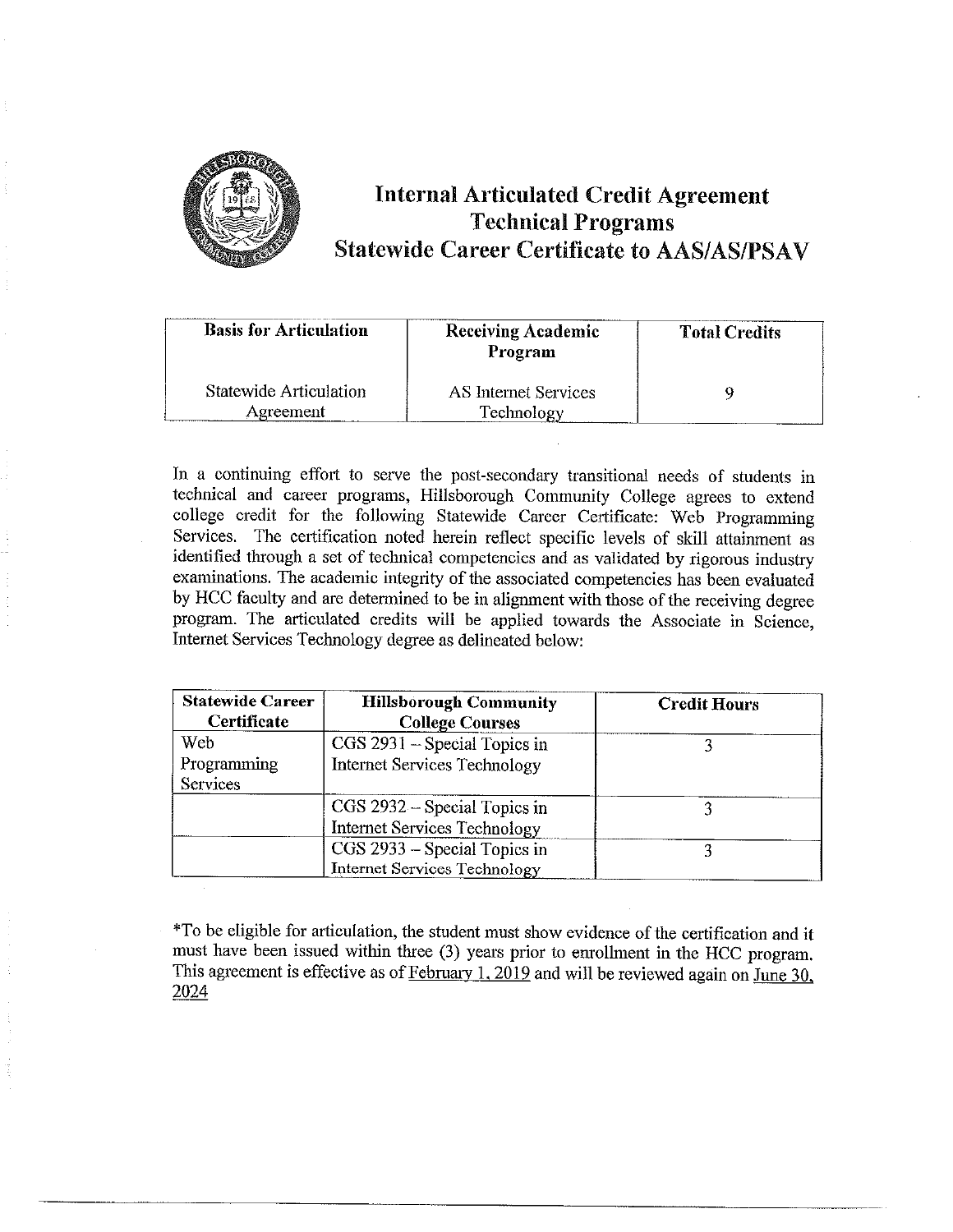\*An original form of documentation must be presented to an HCC representative before articulated credit can be requested. However, a copy of the certification can be used for internal processing of the articulated credit form.

# **HILLSBOROUGH COMMUNITY COLLEGE**

 $O\left(\frac{1}{\sqrt{2}}\right)$ 

Cameron Spears<br>Department Chair, Computer Science

Date:  $C \cdot \mathcal{N} \cdot \mathcal{S}$ 

6-11-19<br><del>Barry Hubbard</del>

Barry Hubbard Dean

Date: *(p-***f**I-{ **'o/** 

Brian Mann Director, Associate in Science Programs

Date:

 $\overline{a}$ 

Richard Senker/ Interim Vice President, Academic Affairs

Date:  $6 - 17 - 2019$